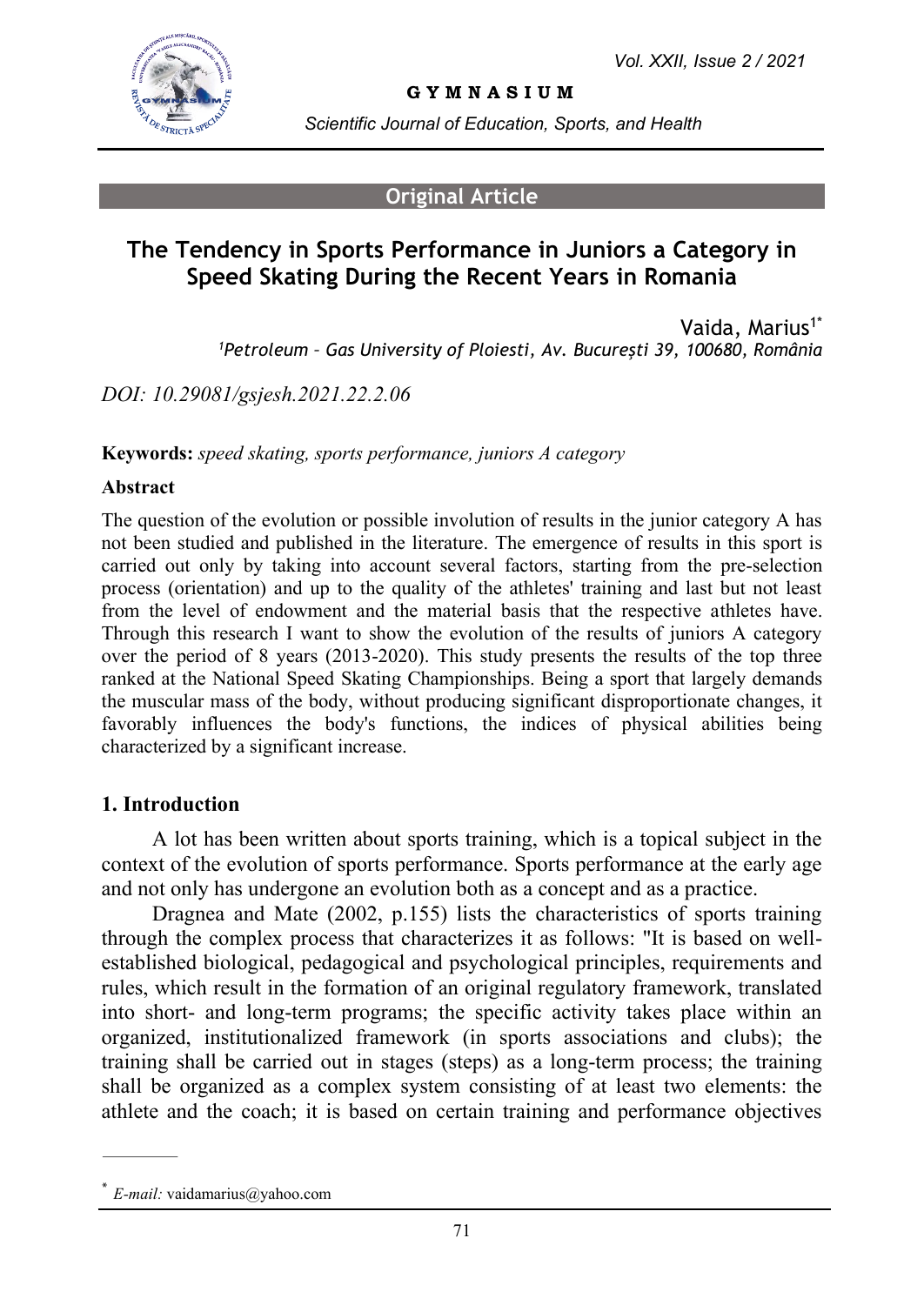after which it is guided, which are in fact components of management-type projects; the work is guided by some original strategies developed on an interdisciplinary basis; sports training can be interpreted from a cyber perspective as developing on the basis of the laws of complex dynamic systems."

Knowing that performance is based on complex processes of orientation, selection and training of young skaters, I want to highlight the evolution of speed skating in Romania in the junior A category, which can sound a warning on the future of this sport in our country (FRP, 1991).

The reasons for tackling this subject are varied, emphasizing that it is vital to take into account the skills that are conducive to the emergence of high sports performance, which must be clearly identified, the identification being extended to the hereditary skills that are less or almost non-educable.

Promoting the human material of quality is essential in modern society, and this is necessary in particular to avoid certain failures in the future performance of speed skaters, complementing with lower overall costs, with no need to spend large amounts on sportsmen who do not have the skills required for high performance (Ionian, 1969; Madella, 2000).

To increase the number of future selected skaters, Colibaba and Bota (1998, p.191) proposes some organizational measures by those who are involved in the selection process, namely: "to be included in the process of orientation and initial selection a large number of schools, in order to provide as many potential champions as possible; encouraging cooperation with school establishments through prizes, sports material, sponsorship, etc.; increasing media activity, undertaking demonstration competitions, discussions with school and parents, etc.; keeping people that are interested in performance sport permanently informed (educators, teachers, parents, children, etc.) of the program of the initial selection process (place, day, hour, teacher, means of locomotion, the required sportswear equipment)".

Given that speed skating is a very special sport, meaning that the sportsmen's body does not make a marked vertical movement, so the center of gravity does not move very much in that sense, it can be said that the development of motor skills, techniques, mental capabilities, the position of the sportsmen, the use of new means and methods, the use of the right food and medicine, etc., can lead to peculiar sports results over time (Gemser, De Koning & Van Ingen Schenau, 1999). The results do not appear immediately, but after years of training, which calls into question the stability and attractiveness of the training process with all its variables (Fiser & Borms, 1990).

It is also very important in the complex training process to restore, to use natural, physiotherapeutic or psychological means of restoration having their welldefined role in the performance sport gear.

## **2. Material and methods**

### *Purpose of research*

The question of the evolution or possible involution of results in the junior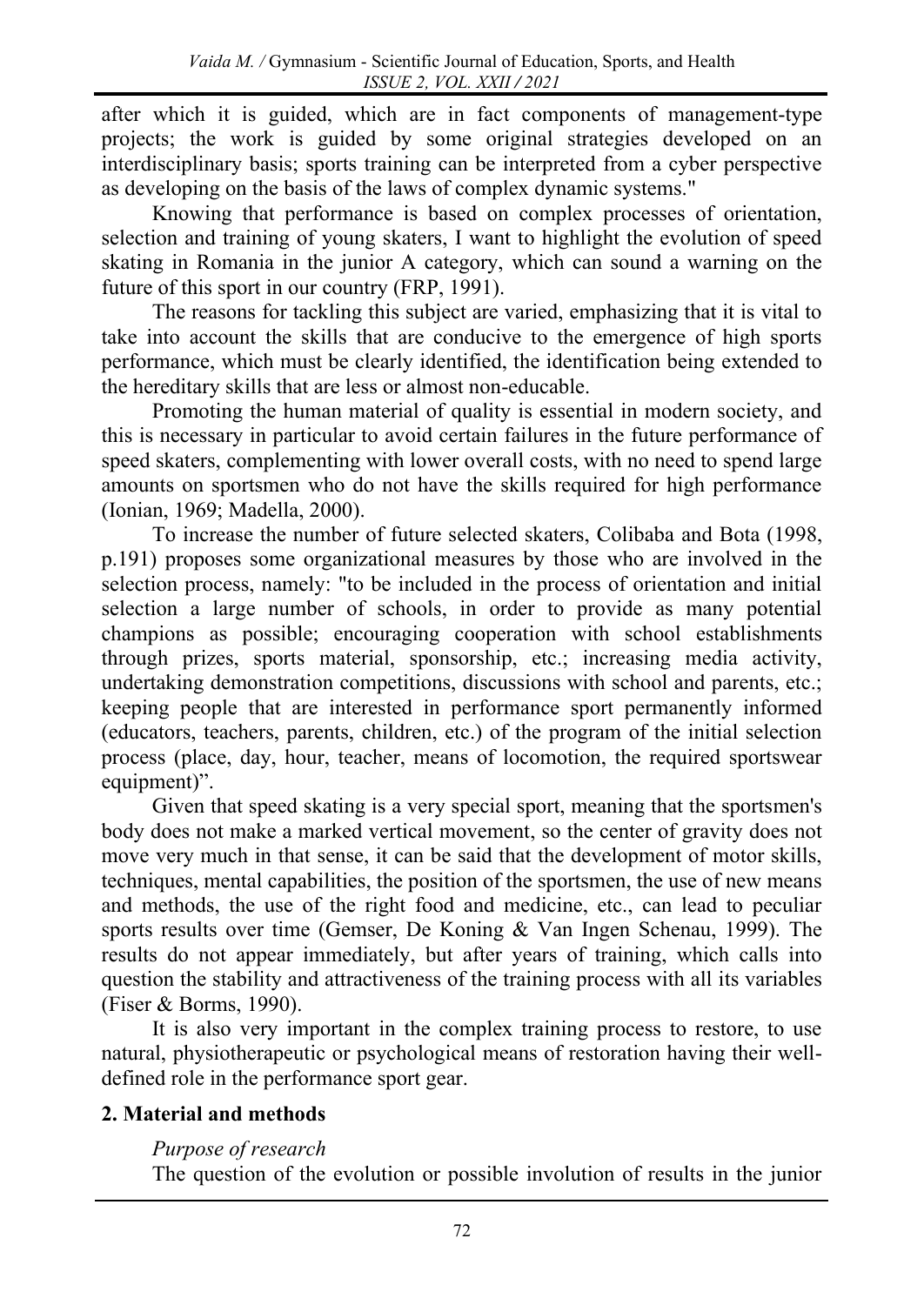category A has not been studied and published in the literature. The emergence of results in this sport is carried out only by taking into account several factors, starting from the pre-selection process (orientation) and up to the quality of the athletes' training and last but not least from the level of endowment and the material basis that the respective athletes have.

## *The research methods*

The research methods used in this study were: document analysis method, bibliography, observation, data collection and graphic method.

*Subjects and conditions of study*

Through this research I want to show the evolution of the results of juniors A category (boys and girls) over the period of 8 years (2013-2020) in the 500m, 1000m, 1500m 3000m and 5000 m sporting events (boys in 2014-2015). This study presents the results of the top three ranked at the National Speed Skating Championships (ISU, 2020).

## **3. Results and Discussions**

The results of the athletes mentioned above are presented in the five tables below.

| 500 m | <b>Boys</b> |                              |                          | Girls     |           |                          |
|-------|-------------|------------------------------|--------------------------|-----------|-----------|--------------------------|
|       | 1st place   | 2nd place                    | 3rd place                | 1st place | 2nd place | 3rd place                |
| 2013  | 0.39.06     | 0.39.34                      | 0.40.65                  | 0.43.74   | 0.44.25   | $\overline{\phantom{a}}$ |
| 2014  | 0.38.33     | 0.40.36                      | 0.41.08                  | 0.43.27   | 0.44.54   | $\overline{\phantom{a}}$ |
| 2015  | 0.37.77     | 0.39.47                      | 0.41.63                  | 0.42.36   | 0.43.36   | 1.00.88                  |
| 2016  | -           |                              |                          | 0.42.93   | 0.43.92   | 0.45.74                  |
| 2017  | -           | $\overline{\phantom{0}}$     | $\overline{\phantom{0}}$ | 0.41.10   | 0.43.34   | 0.45.32                  |
| 2018  | 0.39.07     | 0.42.39                      | 0.46.61                  | 0.40.41   | 0.41.34   | 0.43.36                  |
| 2019  | 0.38.87     | $\qquad \qquad \blacksquare$ | -                        | 0.42.05   | 0.43.93   | 0.49.34                  |
| 2020  | 0.39.18     | 0.40.23                      | 0.43.08                  | 0.41.81   | 0.41.93   | 0.48.51                  |

**Table 1.** *Development of the results of the 500 m. sports test*

The data shown above highlights the evolution and involution of the results in sport, both in boys and girls. In boys, there are two years (2016-2017) during which there is no data for the evaluations mentioned in the study.

In terms of the 500m sports test, the boys stand out mainly for an improvement in the results up to 2015, after which in 2018 and 2020 there is a decline in the results. The best result was achieved in 2015, which was 37,77 seconds. The years 2018-2020 are characterized by worse results than the year 2015.

Progress in results can be seen from 2013 to 2018, the years 2019 and 2020 being characterized by regression. The best performance was 40,41 seconds, achieved in 2018.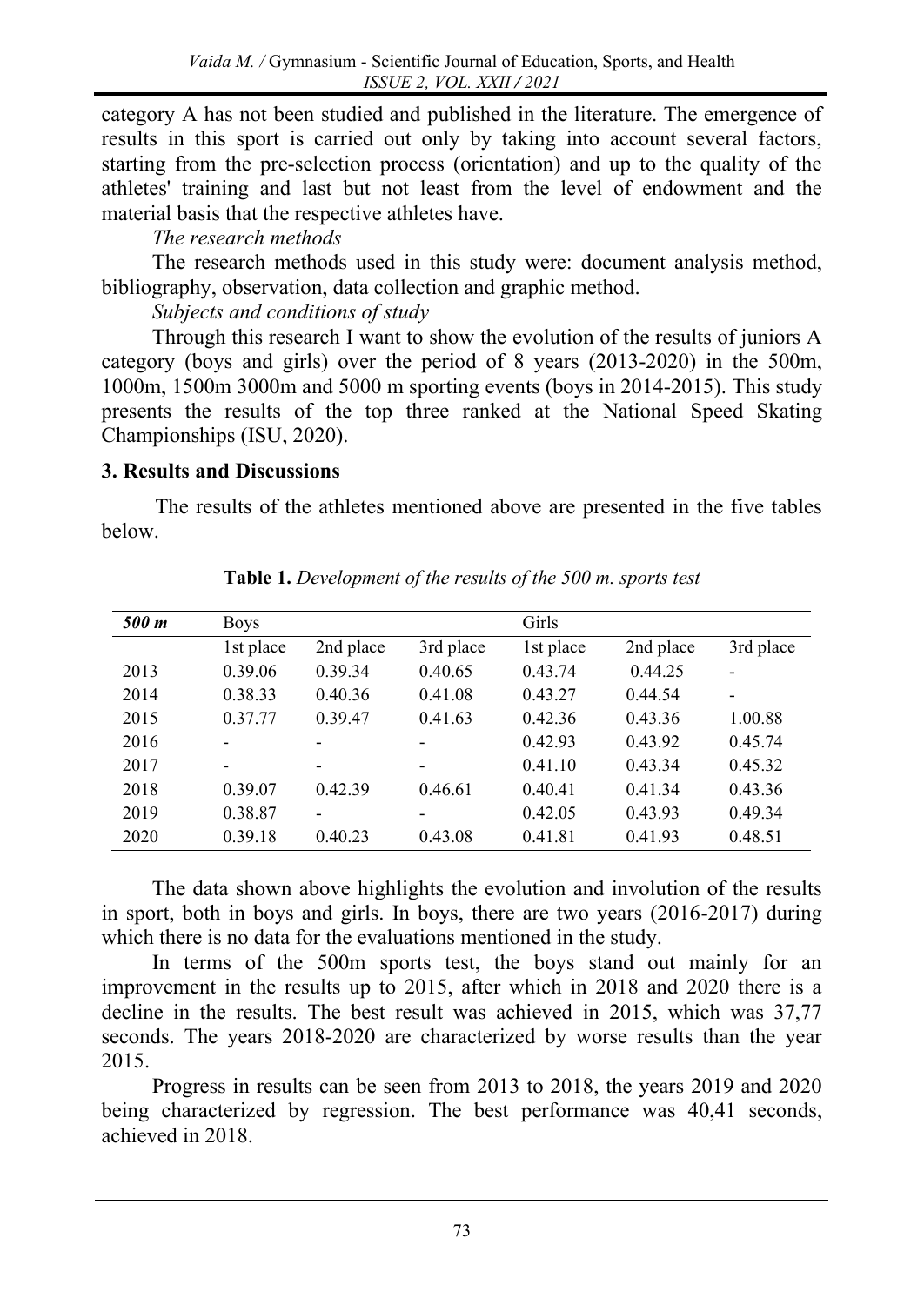| 1000 m | <b>Boys</b>                  |                          |           | Girls     |           |           |
|--------|------------------------------|--------------------------|-----------|-----------|-----------|-----------|
|        | 1st place                    | 2nd place                | 3rd place | 1st place | 2nd place | 3rd place |
| 2013   | 1.17.40                      | 1.18.62                  | 1.22.21   | 1.26.96   | 1.29.20   |           |
| 2014   | $\overline{\phantom{0}}$     | $\qquad \qquad$          |           | 1.26.83   | 1.31.15   |           |
| 2015   | $\overline{\phantom{0}}$     |                          |           | 1.26.16   | 1.27.74   | 1.28.97   |
| 2016   | $\overline{\phantom{0}}$     | $\overline{\phantom{0}}$ | -         | 1.26.11   | 1.27.99   | 1.31.39   |
| 2017   | $\qquad \qquad \blacksquare$ | $\qquad \qquad$          | -         | 1.23.54   | 1.28.67   | 1.32.04   |
| 2018   | 1.16.97                      | 1.32.42                  |           | 1.20.58   | 1.21.96   | 1.28.24   |
| 2019   | 1.18.58                      | 1.28.93                  | -         | 1.24.15   | 1.29.69   | 1.42.29   |
| 2020   | 1.19.80                      | 1.20.76                  | 1.26.61   | 1.23.24   | 1.24.54   | 1.39.80   |

The 1000m sport test is characterized by an improvement in the performance of the boys between 2013 and 2018 (with the mention that no data in this category is mentioned for the years 2014-2017), the years 2019-2020 being characterized by regression in the results, except for the second place where the results improve during the years 2019-2020 (noting that the results are lower than the result achieved in 2013) compared to 2018.

The best result is found in 2018, with 1.16,97 minutes. In girls, the tendency is maintained for the same test, with improved results observed during the period of 2013-2018, the years 2019-2020 being characterized by a regression in results. The best performance on this test was achieved in 2018 with a result of 1.20,58 min.

| 1500 m | <b>Boys</b>              |                          |           | Girls     |           |           |
|--------|--------------------------|--------------------------|-----------|-----------|-----------|-----------|
|        | 1st place                | 2nd place                | 3rd place | 1st place | 2nd place | 3rd place |
| 2013   | 1.58.55                  | 2.03.15                  | 2.05.57   | 2.13.19   | 2.18.35   |           |
| 2014   | 1.56.84                  | 2.07.77                  | 2.09.42   | 2.14.41   | 2.18.82   |           |
| 2015   | 1.56.63                  | 2.01.50                  | 2.11.23   | 2.12.51   | 2.14.74   | 2.15.15   |
| 2016   |                          | -                        |           | 2.13.96   | 2.14.40   | 2.22.35   |
| 2017   | $\overline{\phantom{0}}$ | $\overline{\phantom{0}}$ | -         | 2.10.67   | 2.16.32   | 2.19.53   |
| 2018   | 1.58.66                  | 2.22.99                  |           | 2.05.48   | 2.06.48   | 2.14.04   |
| 2019   | 2.04.89                  | $\overline{\phantom{0}}$ |           | 2.12.33   | 2.21.65   | 2.36.41   |
| 2020   | 2.00.22                  | 2.10.49                  | 2.15.92   | 2.08.43   | 2.12.06   | 2.36.71   |

**Table 3.** *Development of the results of the 1500 m. sports test*

For the 1500m test, boys have an increase in the performance results between 2013 and 2015, followed by a decrease between 2018-2020 compared with the best result achieved in 2015, which is 1.56,63 min. It should be noted that no results are recorded for the years 2016-2017. Compared to boys, in girls, the results fluctuate between 2013-2020, with 2018 performing best at 2.05,48 min.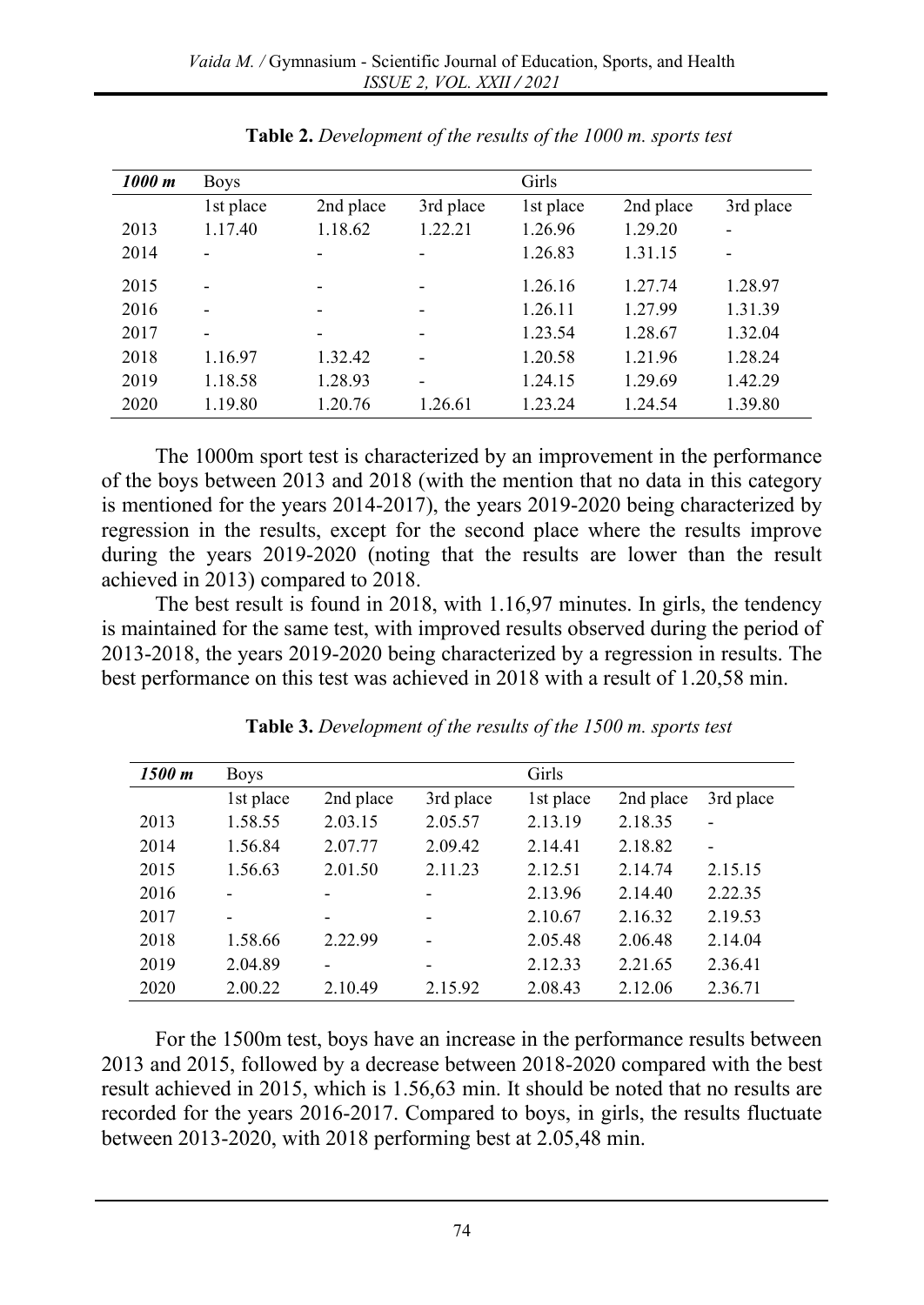| 3000 m | <b>Boys</b> |                          |                          | Girls     |           |           |
|--------|-------------|--------------------------|--------------------------|-----------|-----------|-----------|
|        | 1st place   | 2nd place                | 3rd place                | 1st place | 2nd place | 3rd place |
| 2013   | 4.22.20     | 4.31.65                  | 4.33.14                  | 5.00.67   | 5.05.47   |           |
| 2014   | 4.22.32     | 4.37.18                  | 4.38.38                  | 4.45.63   | 4.46.93   |           |
| 2015   | 4.29.18     | 4.32.45                  | 4.39.95                  | 4.44.26   | 4.53.06   | 4.56.09   |
| 2016   |             | -                        | -                        | 4.41.56   | 4.45.36   | 5.13.19   |
| 2017   |             | $\overline{\phantom{a}}$ | $\qquad \qquad$          | 4.56.88   | 5.02.81   | -         |
| 2018   | 4.14.30     | 5.04.30                  | $\overline{\phantom{0}}$ | 4.40.87   | 4.47.30   | 4.48.63   |
| 2019   | 4.28.55     | 5.10.84                  | $\blacksquare$           | 4.46.11   | 4.55.47   | 5.21.32   |
| 2020   | 4.16.34     | 4.24.58                  | 5.14.88                  | 4.39.85   | 4.59.78   | 5.48.02   |

**Table 4.** *Development of the results of the 3000 m. sports test*

Looking at the development of the results in the 3000m boys' test, we can point out that these results vary over the years, with the drop in results being observed especially in the years 2015 and 2019.

The best result was achieved in 2018, which was 4.14,30 min. In 2020 a result roughly close to that of 2018 compared to the other years is observed The girls have a steady progress between 2013 and 2020, with the exception of 2017 and 2019, the best result being recorded in 2020 at 4.39,85 min.

| 5000 m | <b>Boys</b> |           |           |
|--------|-------------|-----------|-----------|
|        | 1st place   | 2nd place | 3rd place |
| 2014   | 7.57.22     | 8.13.75   | 8.21.67   |
| 2015   | 8.00.27     | 8.07.42   | 8.07.97   |

**Table 5.** *Development of the results of the 5000 m. sports test*

The 5000m sport test was only recorded in boys during the years 2014-2015 with lower results in 2015 for the first place, and better for the other two places. The best result was achieved in 2014, which was 7.57,22 min.

#### *Discussions*

In Romania there are no published studies on the evolution of speed skating over the years, which is why I want to compare the latest results achieved by our country's athletes with world junior records (isu.org). For boys, the 500m competition showed the best result of the researched years with a value of 37,77 sec. compared to the world record which is 34,66 sec, the difference being 3,11 sec, which is a quite important difference at this level. For girls, the best result was 40,41 sec compared to the world record where the result is 37,45 sec, the difference being smaller than the one in boys, as it is 2,96 sec.

By comparing the results of the 1000m competition we find that the difference between the world record (isu.org) and the best result is 9,21 sec., almost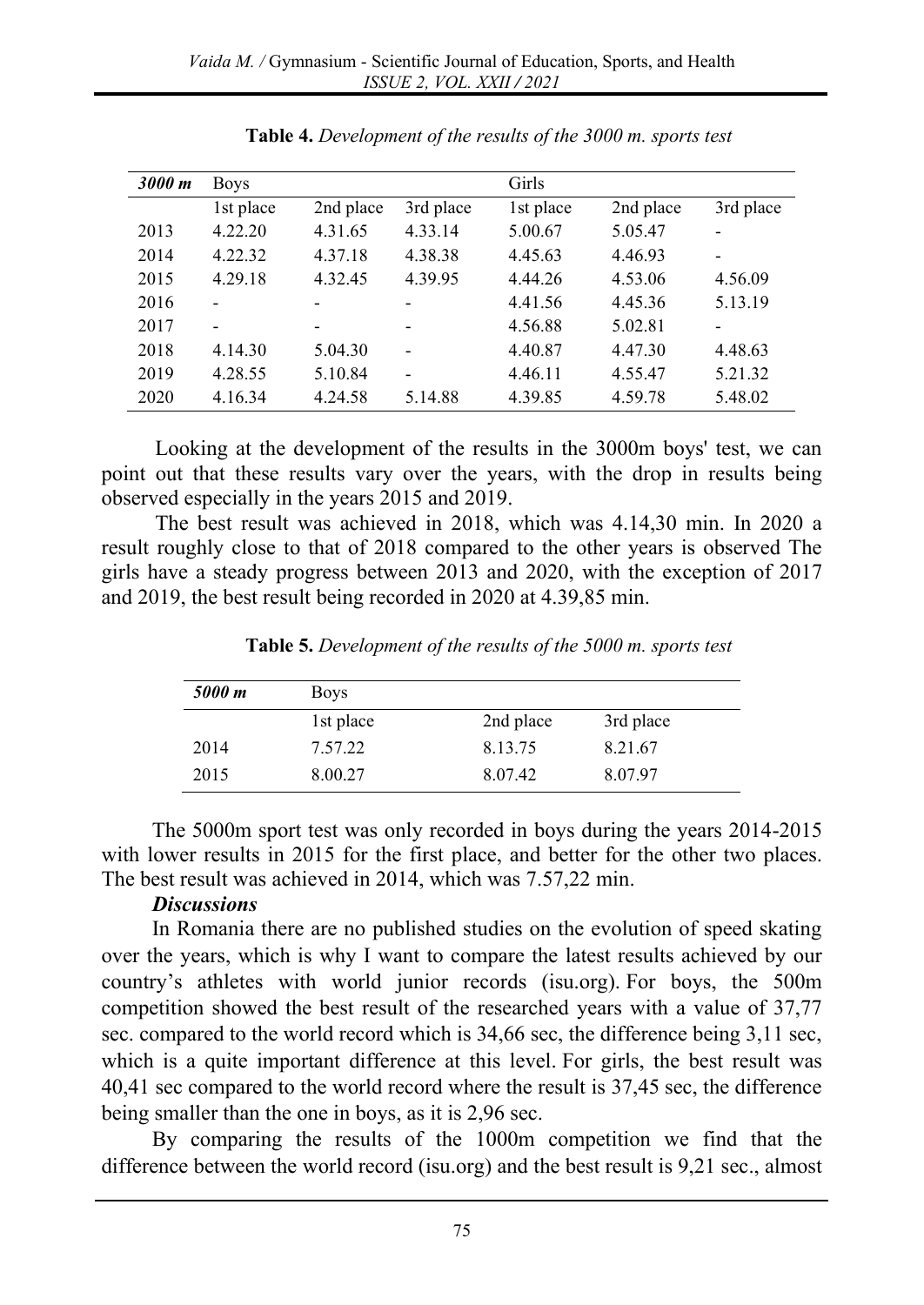three times the difference of the 500m competition. In girls, there's a difference of 6,37 sec compared to the world record, the difference being smaller than that shown in boys.

Compared to world records, the 1500m competition is characterized by weaker boys' results with 13,5 sec. compared to girls where the difference is 11,27 sec. Comparing to world records we see an increase in the difference's value for the 3000m competition, as it is 34,16 sec, compared to girls where the difference is 40,38 sec, this being the only competition where the difference is greater in girls than boys.

The final competition is the 5000m for boys, the competition that deepens the gap between our results and the best world result, which is 1.38,29 sec.

Unlike roller speed skating, where, for the vast majority of the competitions, the results are positive in recent years (Vaida, 2020) both in boys and girls, in ice competitions the results vary with no clear development, and there is even a regression of the results.

By comparing our country's results with the top ones, we see that the differences are relatively large, with girls having less seconds to recover than boys, excepting the 3000m competition.

Although not many studies related to the evolution of speed skaters over time, we can say that achieving higher performance and keeping athletes in the world top requires special material and human resources, modern training techniques, etc, very important is the selection process confirmed by studies which show that , the percentage of the total skaters within the performance benchmarks represented by elites was not higher than 20% up to age 17 years for female and 16 years for male" ([Stoter](https://www.tandfonline.com/author/Stoter%2C+Inge+K) et al., 2019, p. 1773; Marrin & Nicolaus, 2000; Reib et al., 1994).

# **4. Conclusions**

It can be noted that in recent years, results have generally decreased in value due to a number of factors, including: the level of funds available, the lack of sponsors to support performance, the lack of media coverage of this sport, decrease in the interest of children of the current generation for movement, etc.

As long as in some performance sports the level of funding is minimal, no performance can be achieved due to the lack of training conditions, and here I mean the small number of skating devices available, material facilities, state-of-theart sports materials, etc. As a sport which requires a large amount of the muscular mass of the body but does not produce any significant disproportionate changes, it has a favorable influence on the functions of the body, with a significant increase in physical capacity.

Speed skating can also be considered as an important educational mean, which is subordinated to the general objectives of physical education, and it is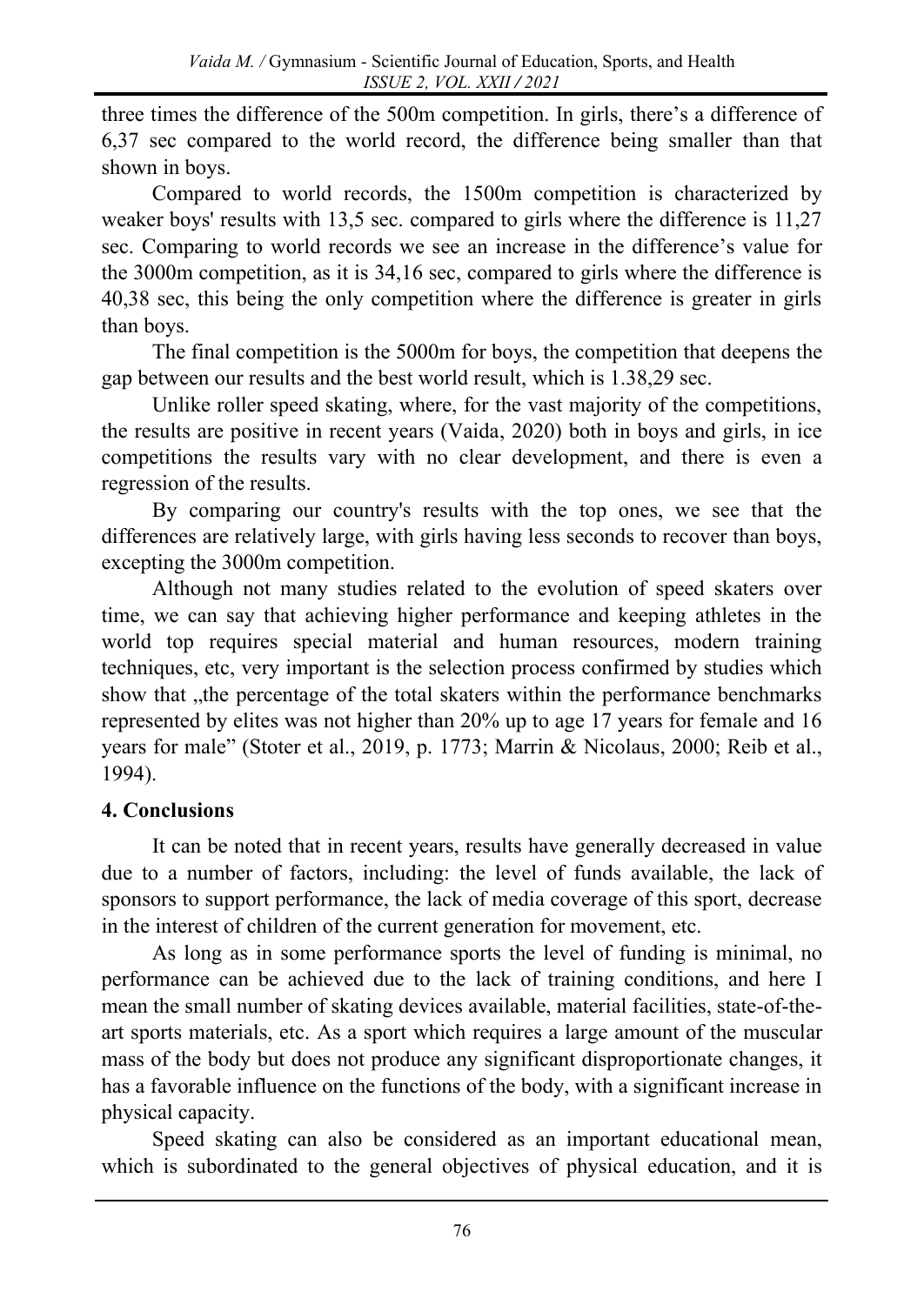therefore recommended that this branch is introduced into schools where it is possible to practice it, and here I mean equipment, sports facilities, etc. the introduction of this sport branch into schools (even if only on rollers) will aim to increase the number of practitioners, thereby improving the results by increasing competition in different age groups.

Speed skating is characterized by special requirements, and here I refer to the physical and mental qualities that a speed skating sportsmen must have: force, speed, coordination, resistance, self-restraint, will, perseverance, etc. Therefore, the broader the basis for selection is, the greater the chance that results will increase. Publicizing this sport and increasing funding are the first steps in achieving future performance. Also, the construction of an ice rink in each big city, and also the construction of several (possibly covered) speed skating rinks increase the chances of athletes in our country to achieve good and very good results worldwide, by balancing the training gap between our athletes and athletes from more developed countries in this chapter.

# **References**

- 1. COLIBABA, E.D., & BOTA, I. (1998). *Jocuri sportive - Teorie şi metodică*, Ed. Aldin, Bucureşti.
- 2. DRAGNEA, A. & MATE, S. (2002). *Teoria sportului.* Bucuresti: Ed. Fest.
- 3. FISER, B.J. & BORMS, J. (1990). The search for Sporting Excellence, *Germania Sport Science Studies*, 3.
- 4. GEMSER, H., DE KONING, J., & VAN INGEN SCHENAU, G.J. (1999). *Handbook of competitive speed skating.* Lausanne: Internatioal Skating Union, Switzerland.
- 5. IONIAN, R. (1969). *Învățați patinajul*. București: Ed. C.N.E.F.S.
- 6. [STOTER,](https://www.tandfonline.com/author/Stoter%2C+Inge+K) I.K., [KONING,](https://www.tandfonline.com/author/Koning%2C+Ruud+H) R.H., [VISSCHER,](https://www.tandfonline.com/author/Visscher%2C+Chris) C. & [ELFERINK-GEMSER,](https://www.tandfonline.com/author/Elferink-Gemser%2C+Marije+T) M.T. (2019). Creating performance benchmarks for the future elites in speed skating. *[Journal of Sports Sciences](https://www.tandfonline.com/rjsp20)*. [37\(](https://www.tandfonline.com/action/tocQuickLink?quickLinkJournal=rjsp20&quickLinkId=vrjsp20-37)15), DOI: 10.1080/02640414.2019.1593306.
- 7. MADELLA, A. (2000). *Talentul Sportiv.* C.C.P.S., S.C.J. Nr. 120-121 Bucureşti.
- 8. MARRIN, D., & NICOLAUS, J. (2000). *Capacitatea de performanţă sportivă la copii şi consecinţele pentru antrenament la vârstă evolutivă*, în S.C.J. nr. 120-121, C.C.P.S., Bucureşti.
- 9. REIB, M., DOFFLER, P., SCHMIDT, P., & SCHON, R (1994). *Probleme cheie de structurare a performanţei de lungă durată*, în S.D.P. 350-351-352, C.C.P.S., Bucureşti.
- 10. VAIDA, M. (2020). Considerations regarding the evolution of roller speed skating in Romania, *Annals of "Dunarea de Jos" University of Galati*, Fascicle XV, Vol 2.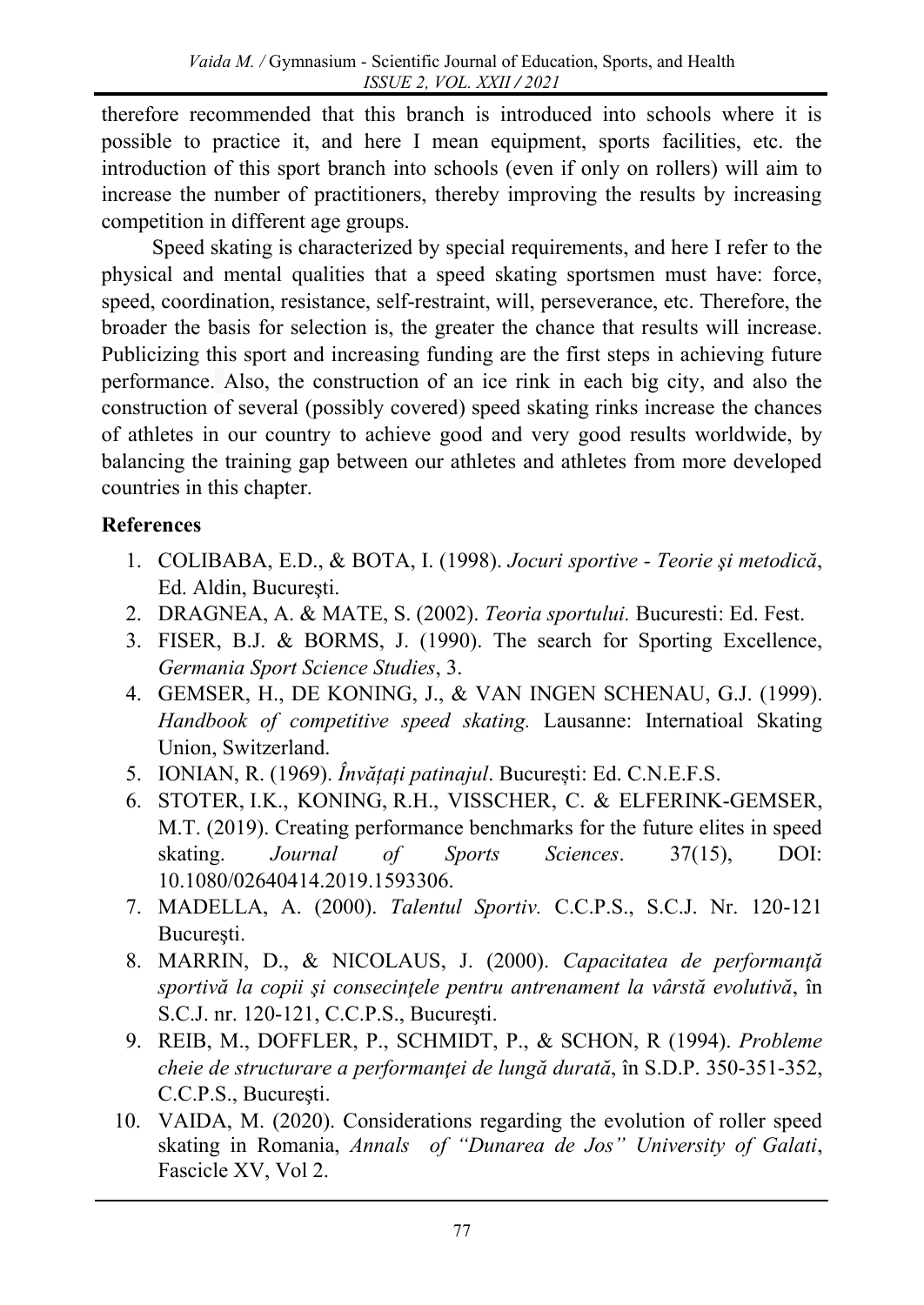- 11. FEDERAŢIA ROMÂNĂ DE PATINAJ (FRP). (1991). *Patinaj*, U.I.P. Nr. 29, Bucureşti. Retrieved from <https://www.frponline.ro/>
- 12. INTERNATIONAL SKATING UNION. (ISU). (2020, May 8). Retrieved from https://isu.org/speed-skating/entries-results.

# **Tendința Performanței Sportive în Ultimii Ani la Categoria Juniori A la Patinaj Viteză în România**

Vaida, Marius<sup>1</sup> *<sup>1</sup> Universitatea Petrol – Gaze din Ploiesti, B-dul Bucureşti 39, 100680, România*

**Keywords:** *patinaj viteză, performanță sportivă, juniori A* 

#### **Abstract**

Problema evoluției sau posibilei involuții a rezultatelor la categoria juniori A nu a fost studiată și publicată în literatură. Apariția rezultatelor în acest sport se realizează doar prin luarea în considerare a mai multor factori, începând de la procesul de preselecție (orientare) și până la calitatea pregătirii sportivilor și nu în ultimul rând de nivelul de dotare și baza materială pe care o au sportivii respectivi. Prin această cercetare vreau să scot în evidență evoluția rezultatelor juniorilor categoria A (băieți și fete) pe o perioada de 8 ani (2013-2020). Acest studiu prezintă rezultatele primilor trei clasați la Campionatele Naționale de Patinaj Viteză. Fiind un sport care solicită în mare măsură masa musculară a corpului, fără însă a produce modificări disproporționale semnificative, acesta influențează favorabil funcțiile organismului, indicii capacităților fizice fiind caracterizați de o creștere semnificativă.

### **1. Introducere**

Despre antrenamentul sportiv s-a scris foarte mult, acesta fiind un subiect de actualitate în contextul evoluției sportului de performanță. Sportul de performanță la vârstă timpurie și nu numai a cunoscut o evoluție atât ca și concept dar și ca practică.

Dragnea & Mate (2002, pg.155) enumeră trăsăturile antrenamentului sportiv prin prisma procesului complex care îl caracterizează după cum urmează: "are la bază anumite principii, cerințe și reguli cu caracter biologic, pedagogic și psihologic bine stabilite, care au ca rezultat formarea unui cadru normativ original, concretizat în programe pe termen scurt şi lung; activitatea specifică se desfăşoară într-un cadru organizat, instituţionalizat (în cluburi şi asociaţii sportive); se realizează pe stadii (etape) fiind un proces de lungă durată; antrenamentul este organizat sub forma unui sistem complex format din cel puţin două elemente: sportivul şi antrenorul; are la bază anumite obiective de instruire şi performanţă după care se ghidează, acestea fiind de fapt componente ale proiectelor de tip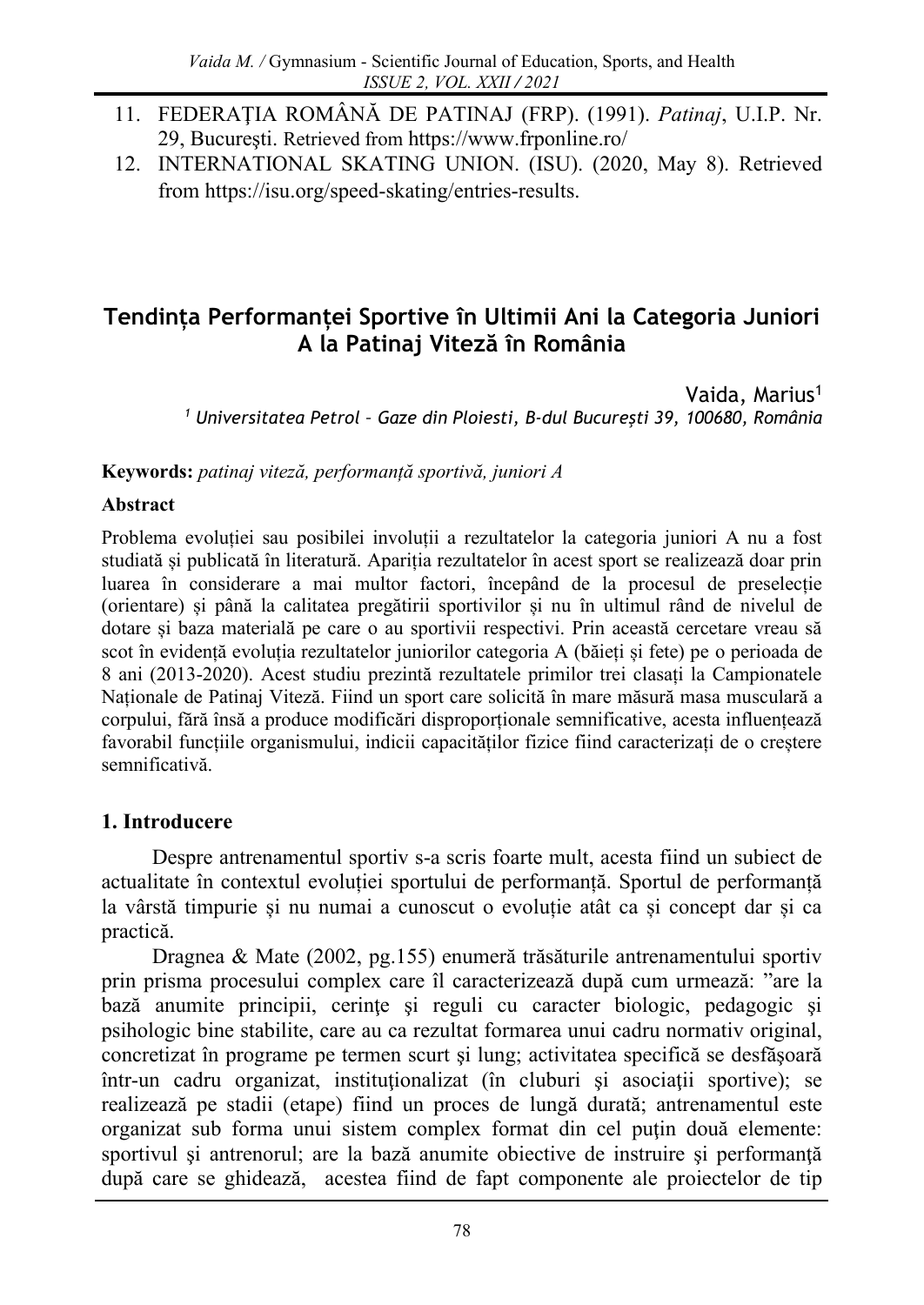managerial; activitatea este îndrumată de anumite strategii originale elaborate pe baze interdisciplinare; antrenamentul sportiv poate fi interpretat din punct de vedere cibernetic, dezvoltându-se pe baza legilor sistemelor dinamice complexe".

Știindu-se că la baza performanței stau procesele complexe de orientare, selecţie şi pregătire a tinerilor patinatori, doresc să scot în evidență evoluția patinajului viteză în România la categoria juniori A, fapt ce poate trage un semnal de alarmă asupra viitorului acestui sport în țara noastră (FRP, 1991).

Motivele abordării acestei teme sunt variate, punând accentul pe mențiunea că este vital să luăm în calcul şi aptitudinile care sunt favorizante apariţiei marii performanţe sportive, acestea trebuind a fi identificate cât mai clar, identificarea fiind lărgită şi la aptitudinile care ereditar sunt mai puţin sau aproape deloc educabile.

Promovarea unui material uman de calitate este indispensabil în societatea modernă, acest lucru fiind necesar în special pentru evitarea anumitor eşecuri ale viitoarelor performanţe ale patinatorilor de viteză, completând cu scăderea costurilor totale, nemaifiind nevoie să se cheltuie sume mari cu sportivi care nu au calitățile necesare pentru marea performanță (Ionian, 1969; Madella, 2000).

Pentru a crește numărul de viitori patinatori selectați, Colibaba (1998, p.191) propune câteva măsuri organizatorice de către cei care sunt angrenați procesul de selecție, și anume: "cuprinderea în cadrul proceselor de orientare și selecție inițială a unui număr mare de şcoli, pentru a se putea furniza un număr cât mai mare de potenţiali campioni; realizarea unei colaborări stimulative cu unităţile şcolare prin intermediul premiilor, materialelor sportive, sponsorizări, etc; intensificarea activității de mass-media, realizarea de concursuri demonstrative, discuții cu şcolarii şi părinţii etc; informarea permanentă a persoanelor care prezintă interes faţă de sportul de performanţă (educatori, profesori, părinţi, copii etc) asupra programului de desfăşurare a procesului de selecţie iniţială (locul, ziua, ora, profesorul, mijloacele de locomoţie, echipamentul sportiv necesar)".

Știindu-se că patinajul viteză este un sport mai deosebit, în sensul că, corpul sportivului nu realizează o mișcare pronunțată pe verticală, deci centrul de greutate nu oscilează foarte mult în sensul menționat, se poate spune că dezvoltarea capacităților motrice, a tehnicii, capacităților psihice, poziției patinatorului, folosirea mijloacelor și metodelor noi, folosirea alimentației și medicamentației corecte etc, pot duce la rezultate sportive deosebite în timp (Gemser, De Koning & Van Ingen Schenau, 1999). Rezultatele nu apar imediat și după ani de antrenament, fapt ce pune în discuție stabilitatea și atractivitatea procesului de antrenament cu toate variabilele lui (Fiser & Borms, 1990).

Foarte importantă în procesul complex de antrenament este și refacerea, folosirea mijloacelor naturale, a celor fizioterapeutice sau psihologice de refacere având rolul lor bine definit în angrenajul sportului de performanță.

## **2. Materiale și metode**

### *Scopul cercetării*

Problema evoluției sau posibilei involuții a rezultatelor la categoria juniori A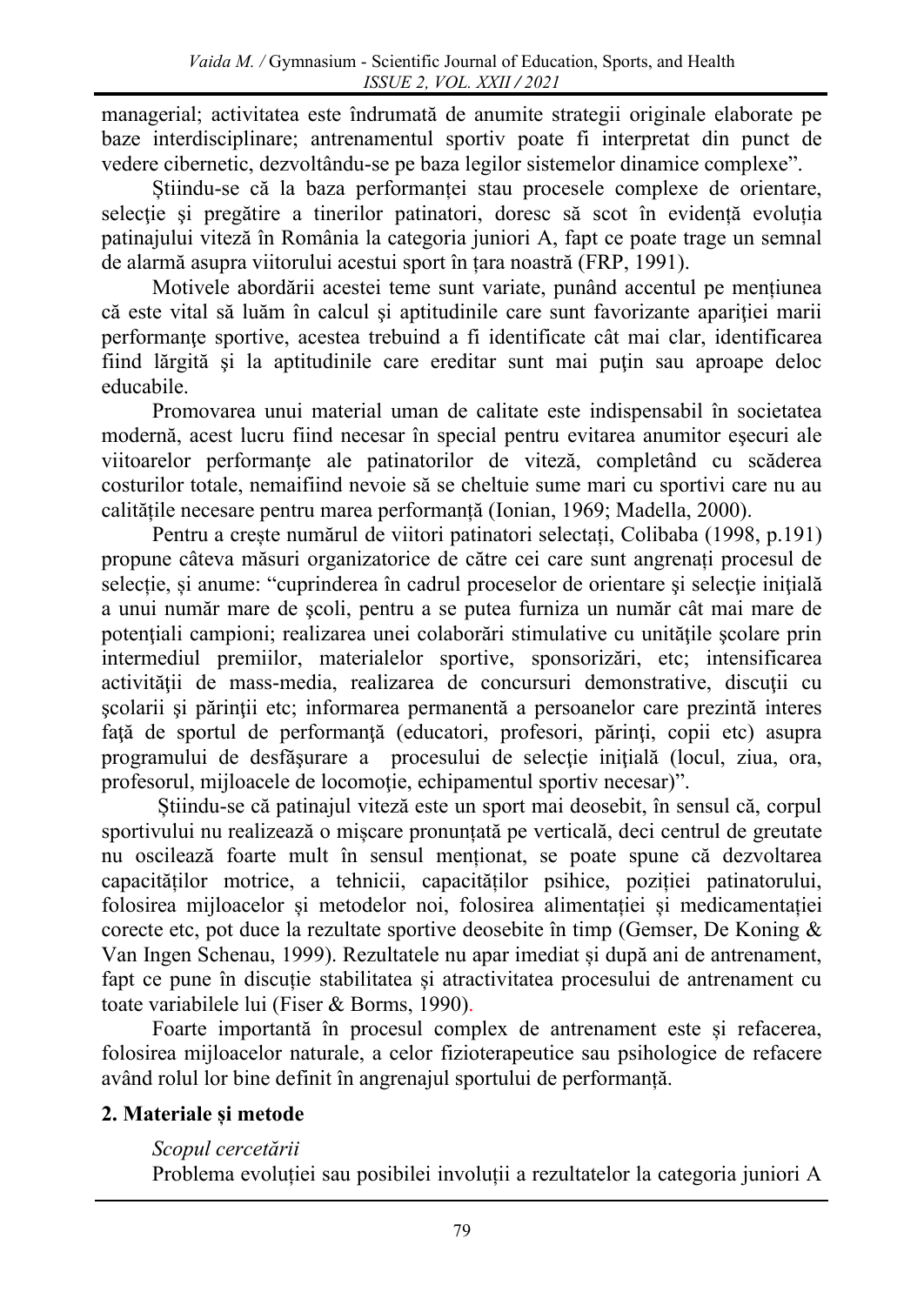din România nu a fost studiată și publicată în literatură. Apariția rezultatelor în acest sport se realizează doar prin luarea în considerare a mai multor factori, începând de la procesul de preselecție (orientare) și până la calitatea pregătirii sportivilor și nu în ultimul rând de nivelul de dotare și baza materială pe care o au sportivii respectivi.

*Metodele de cercetare*

Metodele de cercetare utilizate în acest studiu au fost: metoda analizei documentelor, bibliografiei, observația, colectarea datelor și metoda grafică.

*Subiecții și condițiile de studiu*

Prin această cercetare vreau să scot în evidență evoluția rezultatelor juniorilor categoria A (băieți și fete) pe o perioadă de 8 ani (2013-2020) la probele sportive de 500m, 1000m, 1500m, 3000m și 5000m (băieți în 2014-2015). Acest studiu prezintă rezultatele primilor trei clasați la Campionatele Naționale de Patinaj Viteză (ISU, 2020).

## **3. Rezultate și discuții**

### *1. Rezultate obținute*

Rezultatele realizate de sportivii menționați anterior sunt prezentate în cele cinci tabele de mai jos.

| 500 m | <b>Boys</b>              |                          |                          | Girls     |           |           |
|-------|--------------------------|--------------------------|--------------------------|-----------|-----------|-----------|
|       | 1st place                | 2nd place                | 3rd place                | 1st place | 2nd place | 3rd place |
| 2013  | 0.39.06                  | 0.39.34                  | 0.40.65                  | 0.43.74   | 0.44.25   | Ē,        |
| 2014  | 0.38.33                  | 0.40.36                  | 0.41.08                  | 0.43.27   | 0.44.54   |           |
| 2015  | 0.37.77                  | 0.39.47                  | 0.41.63                  | 0.42.36   | 0.43.36   | 1.00.88   |
| 2016  | -                        | -                        |                          | 0.42.93   | 0.43.92   | 0.45.74   |
| 2017  | $\overline{\phantom{a}}$ | $\overline{\phantom{0}}$ | $\overline{\phantom{0}}$ | 0.41.10   | 0.43.34   | 0.45.32   |
| 2018  | 0.39.07                  | 0.42.39                  | 0.46.61                  | 0.40.41   | 0.41.34   | 0.43.36   |
| 2019  | 0.38.87                  | -                        | -                        | 0.42.05   | 0.43.93   | 0.49.34   |
| 2020  | 0.39.18                  | 0.40.23                  | 0.43.08                  | 0.41.81   | 0.41.93   | 0.48.51   |

**Table 1.** *Evoluția rezultatelor la proba de 500 m*

Datele prezentate anterior scot în evidență evoluții și involuții ale rezultatelor sportive, atât la băieți cât și la fete. La băieți sunt doi ani (2016-2017) în care nu sunt date pentru proba menționată în studiu.

Din punct de vedere a probei de 500m se distinge la băieți, în principal, o îmbunătățire a rezultatelor până în anul 2015, după care în anul 2018 și 2020 se constată o scădere a rezultatelor. Cel mai bun rezultat a fost înregistrat în anul 2015, acesta fiind de 37,77 secunde. Anii 2018-2020 sunt caracterizați de rezultate mai slabe decât anul 2015.

La fete, progresul rezultatelor se observă din anul 2013 până în anul 2018, anii 2019 și 2020 fiind caracterizați de regres al acestor rezultate. Cea mai bună performanță a acestei probe a fost de 40,41 secunde, realizată în anul 2018.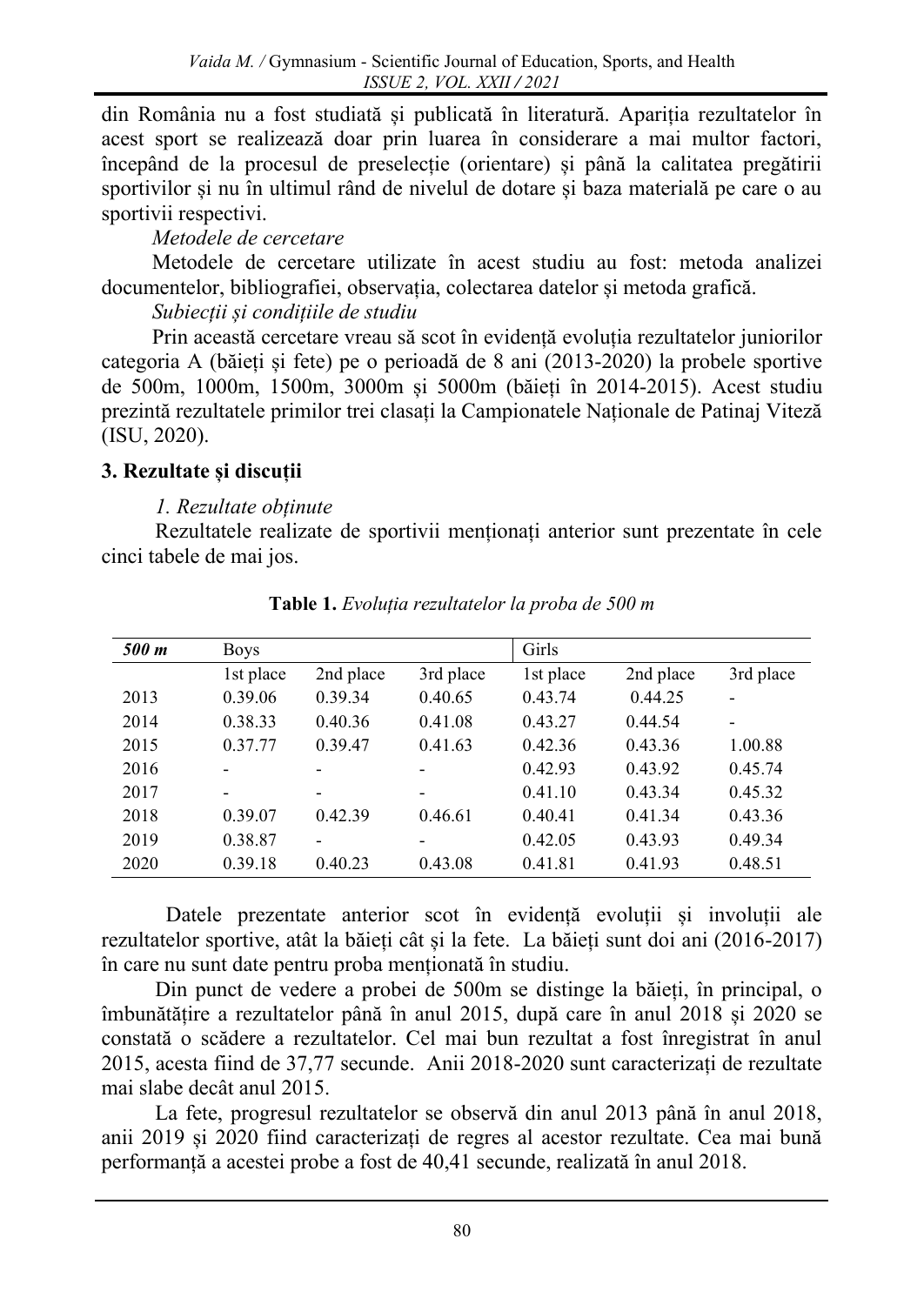| 1000 m | <b>Boys</b>              |                          |           | Girls     |           |           |
|--------|--------------------------|--------------------------|-----------|-----------|-----------|-----------|
|        | 1st place                | 2nd place                | 3rd place | 1st place | 2nd place | 3rd place |
| 2013   | 1.17.40                  | 1.18.62                  | 1.22.21   | 1.26.96   | 1.29.20   |           |
| 2014   |                          |                          |           | 1.26.83   | 1.31.15   |           |
| 2015   | $\overline{\phantom{0}}$ |                          |           | 1.26.16   | 1.27.74   | 1.28.97   |
| 2016   | $\overline{\phantom{0}}$ | $\overline{\phantom{a}}$ |           | 1.26.11   | 1.27.99   | 1.31.39   |
| 2017   | $\overline{\phantom{0}}$ | $\overline{\phantom{0}}$ |           | 1.23.54   | 1.28.67   | 1.32.04   |
| 2018   | 1.16.97                  | 1.32.42                  |           | 1.20.58   | 1.21.96   | 1.28.24   |
| 2019   | 1.18.58                  | 1.28.93                  |           | 1.24.15   | 1.29.69   | 1.42.29   |
| 2020   | 1.19.80                  | 1.20.76                  | 1.26.61   | 1.23.24   | 1.24.54   | 1.39.80   |

**Table 2.** *Evoluția rezultatelor la proba de 1000 m*

Proba de 1000m este caracterizată la băieți de o îmbunătățire a rezultatelor intre anii 2013 și 2018 (cu mențiunea că în anii 2014-2017 nu sunt date menționate la această categorie), anii 2019-2020 având ca particularitate un regres al rezulatelor, mai puțin la locul secund unde rezultatele se îmbunătățesc în anii 2019- 2020 (menționând că sunt sub rezultatul din 2013) comparativ cu anul 2018. Cel mai bun rezultat se constată în anul 2018, acesta fiind de 1.16,97 min.

La fete, în cadrul aceleași probe tendința se menține, observându-se îmbunătățirea rezultatelor în intervalul 2013-2018, anii 2019-2020 fiind caracterizați de un regres al rezultatelor. Cea mai bună performanță la această probă a fost realizată în anul 2018 cu un rezultat de 1.20,58 min.

| 1500 m | <b>Boys</b>              |           |           | Girls     |           |           |
|--------|--------------------------|-----------|-----------|-----------|-----------|-----------|
|        | 1st place                | 2nd place | 3rd place | 1st place | 2nd place | 3rd place |
| 2013   | 1.58.55                  | 2.03.15   | 2.05.57   | 2.13.19   | 2.18.35   |           |
| 2014   | 1.56.84                  | 2.07.77   | 2.09.42   | 2.14.41   | 2.18.82   |           |
| 2015   | 1.56.63                  | 2.01.50   | 2.11.23   | 2.12.51   | 2.14.74   | 2.15.15   |
| 2016   |                          |           |           | 2.13.96   | 2.14.40   | 2.22.35   |
| 2017   | $\overline{\phantom{0}}$ | -         | -         | 2.10.67   | 2.16.32   | 2.19.53   |
| 2018   | 1.58.66                  | 2.22.99   |           | 2.05.48   | 2.06.48   | 2.14.04   |
| 2019   | 2.04.89                  | -         |           | 2.12.33   | 2.21.65   | 2.36.41   |
| 2020   | 2.00.22                  | 2.10.49   | 2.15.92   | 2.08.43   | 2.12.06   | 2.36.71   |

**Table 3.** *Evoluția rezultatelor la proba de 1500 m*

În cazul probei de 1500m, la băieți se observă creșterea performanțelor între anii 2013-2015, urmat de scăderea acestora între anii 2018-2020 comparativ cu cel mai bun rezultat care a fost realizat în anul 2015, acesta fiind de 1.56,63 min. Trebuie menționat faptul că în anii 2016-2017 nu sunt înregistrate rezultate la această probă. Comparativ cu băieții, la fete, rezultatele fluctuează între 2013-2020, anul 2018 având cea mai bună performanță, și anume 2.05,48 min.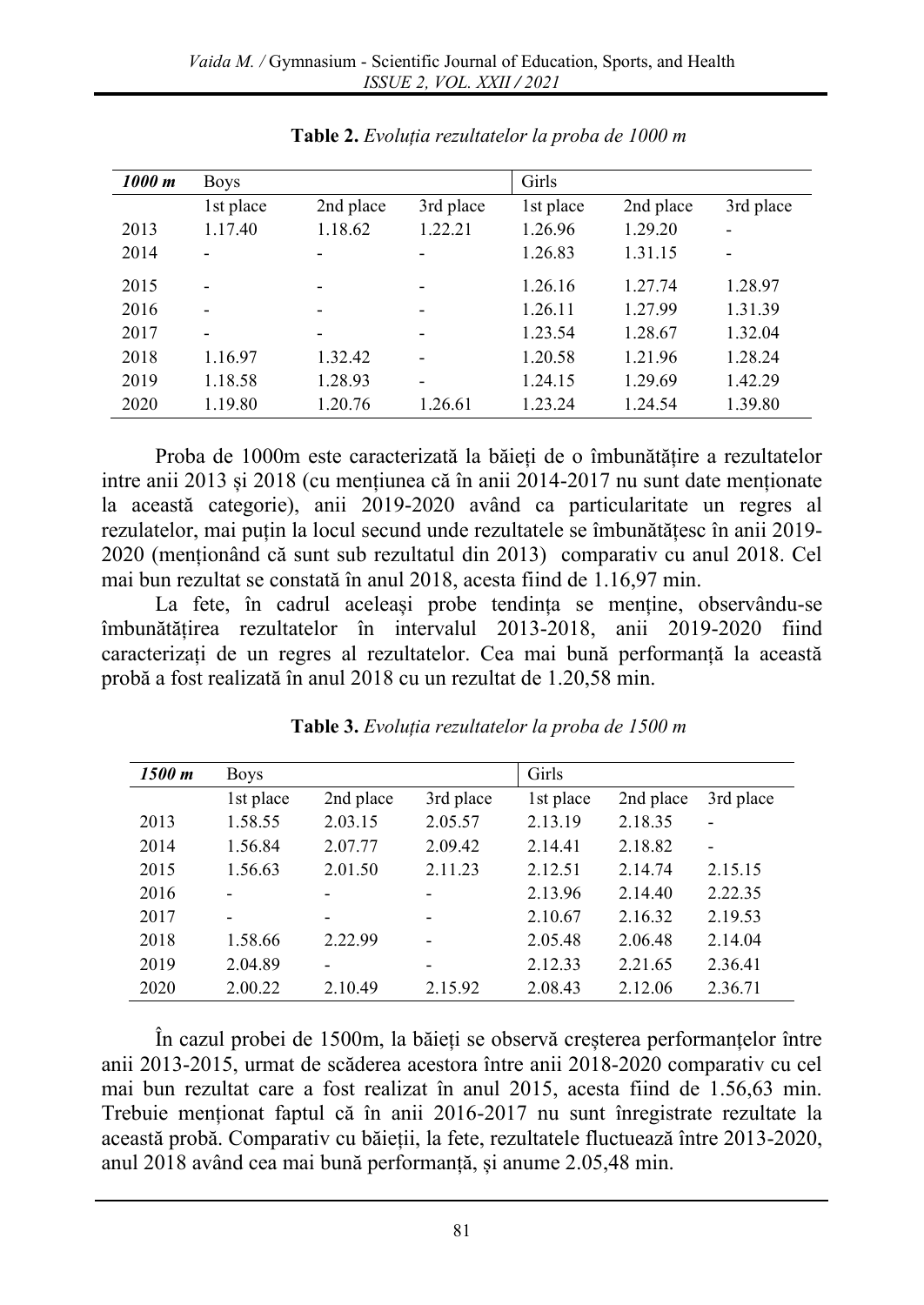| 3000 m | <b>Boys</b> |           |                          | <b>Girls</b> |           |           |
|--------|-------------|-----------|--------------------------|--------------|-----------|-----------|
|        | 1st place   | 2nd place | 3rd place                | 1st place    | 2nd place | 3rd place |
| 2013   | 4.22.20     | 4.31.65   | 4.33.14                  | 5.00.67      | 5.05.47   |           |
| 2014   | 4.22.32     | 4.37.18   | 4.38.38                  | 4.45.63      | 4.46.93   | -         |
| 2015   | 4.29.18     | 4.32.45   | 4.39.95                  | 4.44.26      | 4.53.06   | 4.56.09   |
| 2016   |             |           |                          | 4.41.56      | 4.45.36   | 5.13.19   |
| 2017   |             | -         | $\overline{\phantom{0}}$ | 4.56.88      | 5.02.81   | -         |
| 2018   | 4.14.30     | 5.04.30   |                          | 4.40.87      | 4.47.30   | 4.48.63   |
| 2019   | 4.28.55     | 5.10.84   |                          | 4.46.11      | 4.55.47   | 5.21.32   |
| 2020   | 4.16.34     | 4.24.58   | 5.14.88                  | 4.39.85      | 4.59.78   | 5.48.02   |

**Table 4.** *Evoluția rezultatelor la proba de 3000 m*

Studiind evoluția rezultatelor la proba de 3000m băieți putem scoate în evidență faptul că aceste rezultate oscilează de-a lungul anilor, scăderea rezultatelor observându-se în special în anii 2015 și 2019.

Cel mai bun rezultat a fost realizat în anul 2018, acesta fiind de 4.14,30 min. In anul 2020 se observă un rezultat aproximativ apropiat cu cel din 2018 comparativ cu ceilalți ani.

La fete, se constată un progres constant între anii 2013-2020, cu excepția anilor 2017 și 2019, cel mai bun rezultat fiind înregistrat în anul 2020 cu 4.39,85 min.

| 5000 m | <b>Boys</b> |           |           |  |
|--------|-------------|-----------|-----------|--|
|        | 1st place   | 2nd place | 3rd place |  |
| 2014   | 7.57.22     | 8.13.75   | 8.21.67   |  |
| 2015   | 8.00.27     | 8.07.42   | 8.07.97   |  |

**Table 5.** *Evoluția rezultatelor la proba de 5000 m*

Proba de 5000m a fost înregistrată doar la băieți în anii 2014-2015 rezultatele fiind mai slabe în 2015 pentru primul loc, și mai bune pentru celelalte două locuri. Cel mai bun rezultat a fost realizat în anul 2014, acesta având valoarea de 7.57,22 min.

### *Discuții*

In Romania nu exista studii publicate vizând evoluția patinajului viteza de-a lungul anilor, de aceea, doresc sa compar ultimele rezultate obținute de sportivii de la noi din țară cu recordurile mondiale de junior (isu.org). La băieți, la proba de 500m cel mai bun rezultat din anii cercetați a fost de 37,77 sec comparativ cu recordul mondial care este de 34,66 sec, diferența fiind de 3,11 sec, ceea ce la acest nivel reprezintă o diferență destul de importantă. La fete, cel mai bun rezultat a fost de 40,41 sec comparativ cu recordul mondial unde rezultatul este de 37,45 sec, diferența fiind mai mică decât la băieți, aceasta este de 2,96 sec.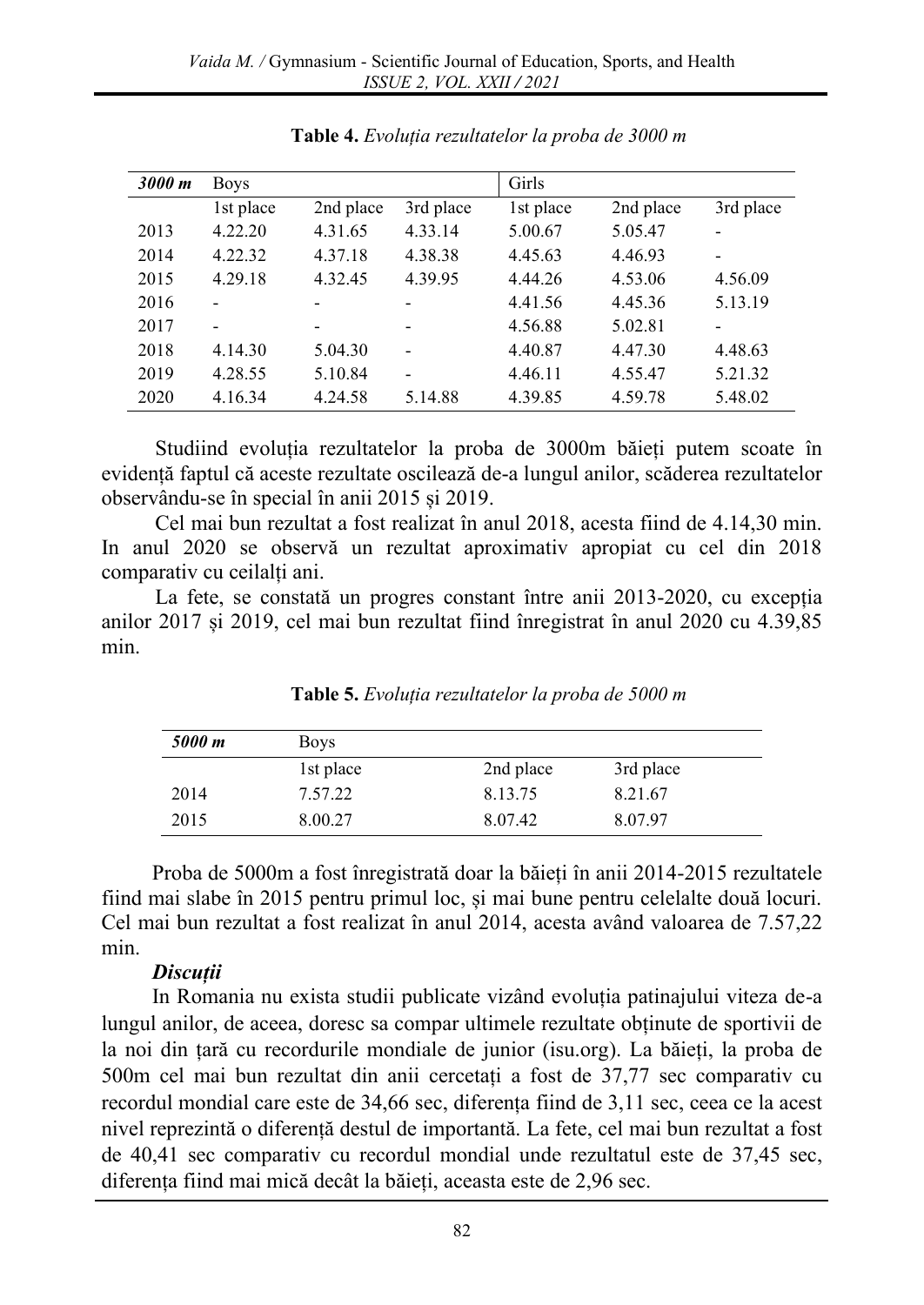Comparând rezultatele de la proba de 1000m constatăm că, la băieți, diferența dintre recordul mondial (isu.org) și cel mai bun rezultat este de 9,21 sec, această diferență fiind de aproape 3 ori mai mare decât cea de la 500m. La fete această probă este caracterizată de o diferență de 6,37 sec față de recordul mondial, diferența fiind mai mică în comparație cu cea de la băieți.

Făcând comparație cu recordurile mondiale, proba de 1500 m este caracterizată cu rezultate mai slabe la băieți cu 13,5 sec față de fete unde diferența este de 11,27 sec. Păstrând comparația cu recordul mondial observăm la băieți creșterea diferenței la proba de 3000m, aceasta fiind de 34,16 sec, comparativ cu fetele unde diferența este de 40,38 sec, aceasta fiind sigura probă unde diferența este mai mare la fete comparativ cu băieții.

Ultima probă este cea de 5000m băieți, proba care adâncește diferențele dintre rezultatele de la noi si cel mai bun rezultat mondial, aceasta fiind de 1.38,29 min.

Spre deosebire de patinajul viteză pe role unde, la marea majoritate a probelor, rezultatele sunt pozitive în ultimii ani (Vaida, 2020), atât la băieți cât și la fete, la competițiile pe gheață rezultatele variază neexistând o evoluție clară, existând chiar un regres al rezultatelor.

Comparând rezultatele de la noi din țară cu cele de top observăm că diferențele sunt relativ mari, fetele având de recuperat mai puține secunde în comparație cu băieții cu excepția probei de 3000m.

Deși nu sunt foarte multe studii legate de evoluția patinatorilor de viteză, putem spune că obținerea unor performanțe superioare și menținerea sportivilor în topul mondial necesită resurse materiale și umane deosebite, tehnici moderne de antrenament etc, foarte important este procesul de selecție confirmat de studii care arată că "procentul din totalul patinatorilor în cadrul reperelor de performanță reprezentate de elite nu a fost mai mare de 20% până la vârsta de 17 ani pentru femei și 16 ani pentru bărbați" (Stoter, et al., 2019, p. 1773; Marrin & Nicolaus, 2000; Reib et al., 1994).

# **4. Concluzii**

Se poate observa că, în general, în ultimii ani rezultatele au scăzut ca valoare, acest lucru datorându-se mai multor factori, dintre care amintesc: nivelul fondurilor disponibile, lipsa sponsorilor care să susțină performanța, lipsa mediatizării acestui sport, scăderea interesului copiilor din generația actuală pentru mișcare etc.

Atât timp cât în anumite sporturi de performanță nivelul finanțării este minim, nu se pot realiza performanțe deosebite datorită lipsei condițiilor de pregătire și aici mă refer la numărul mic de patinoare disponibile, dotarea materială, materialele sportive de ultimă generație etc

Fiind un sport care solicită în mare măsură masa musculară a corpului, fără însă a produce modificări disproporționale semnificative, acesta influențează